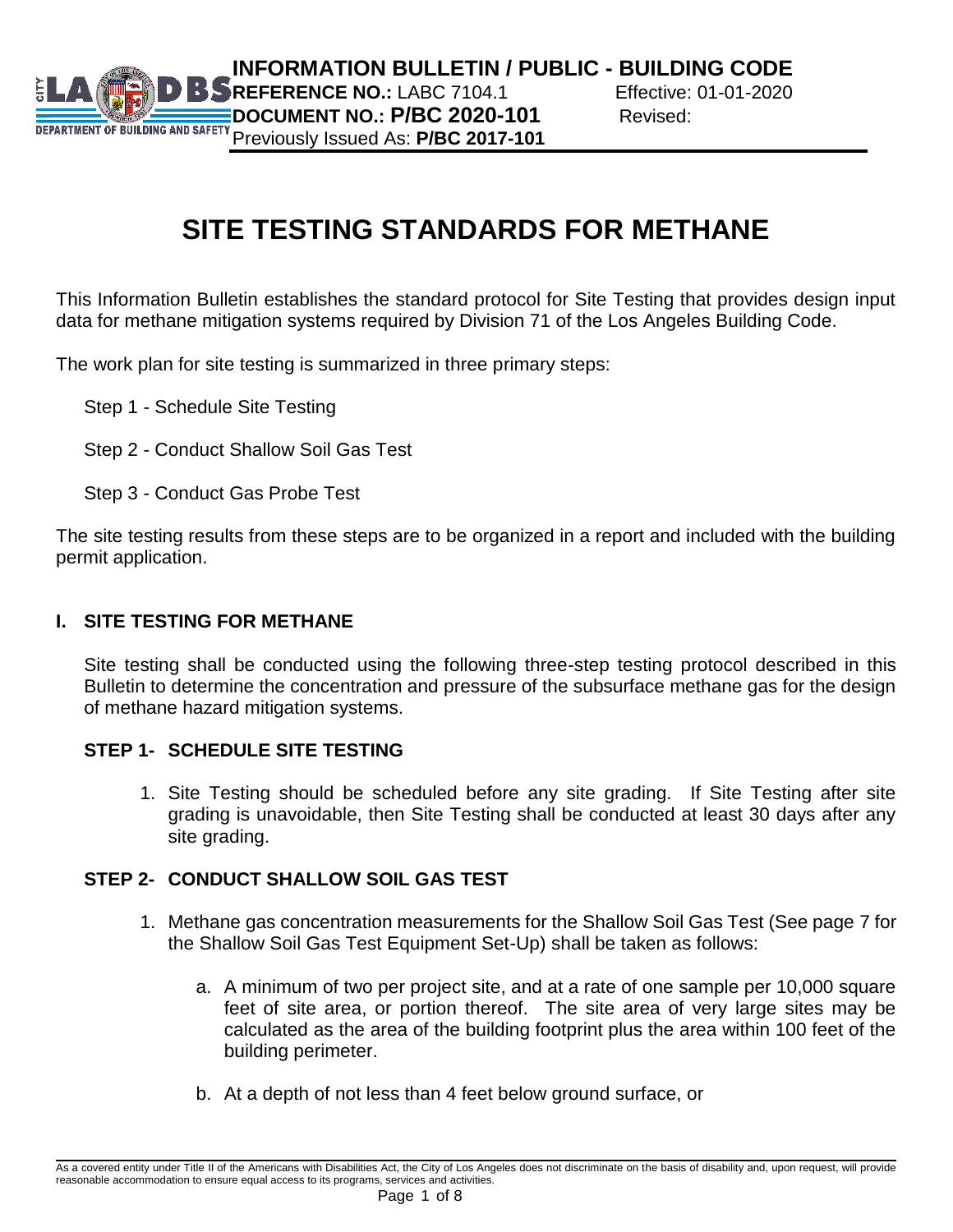

- c. If ground water is found less than 4 feet below ground surface, then the depth of the Shallow Soil Gas Sample shall be taken above the ground water level.
- 2. Review the methane gas concentration data from the Shallow Soil Gas Test and site observations to identify locations where high gas concentrations of methane gas may be found.
- 3. Shallow Soil Gas measurements shall be made at least once and may be taken at anytime before the installation of Gas Probe Sets.

## **STEP 3 - CONDUCT GAS PROBE TEST**

- 1. The location of Gas Probe Sets shall be based on the information from the Shallow Soil Gas Test where the highest concentration of soil gas may be found.
- 2. Methane gas concentration and pressure measurements for the Gas Probe Tests (See page 8 for the Gas Probe Set Equipment Set-Up) shall be taken as follows:
	- a. There shall be at least one gas probe set for every 20,000 square feet or portion thereof of site area. Regardless of area, all sites shall install a minimum of two gas probe sets.
	- b. The site area of very large sites may be calculated as the area of the building footprint plus the area within 100 feet of the building perimeter.
	- c. Each Gas Probe Set shall consist of three probes, installed at approximate sampling depths of 5 feet, 10 feet and 20 feet below the elevation of the lowest building slab or footing.
	- d. Gas Probe Sets shall be installed a minimum of 12 inches above ground water table.
	- e. Gas Probe Sets are not required to be installed below the ground water level.
	- f. Shallow Soil Gas data, collected as described in Step 2, may be used in lieu of Gas Probe Set data when ground water is found less than 5 feet below the ground surface.
- 3. Record data from the Gas Probe Sets as follows:
	- a. Two sequential measurements shall be taken, with a minimum 24-hour interval following placement of the Gas Probe Sets. Samples shall not be collected during increasing barometric pressure from a pre-frontal weather condition.
	- b. Site testing data shall be recorded on Form 1, Certificate of Compliance for Methane Test Data and certified by the engineer (see pages 4 and 5).

As a covered entity under Title II of the Americans with Disabilities Act, the City of Los Angeles does not discriminate on the basis of disability and, upon request, will provide reasonable accommodation to ensure equal access to its programs, services and activities.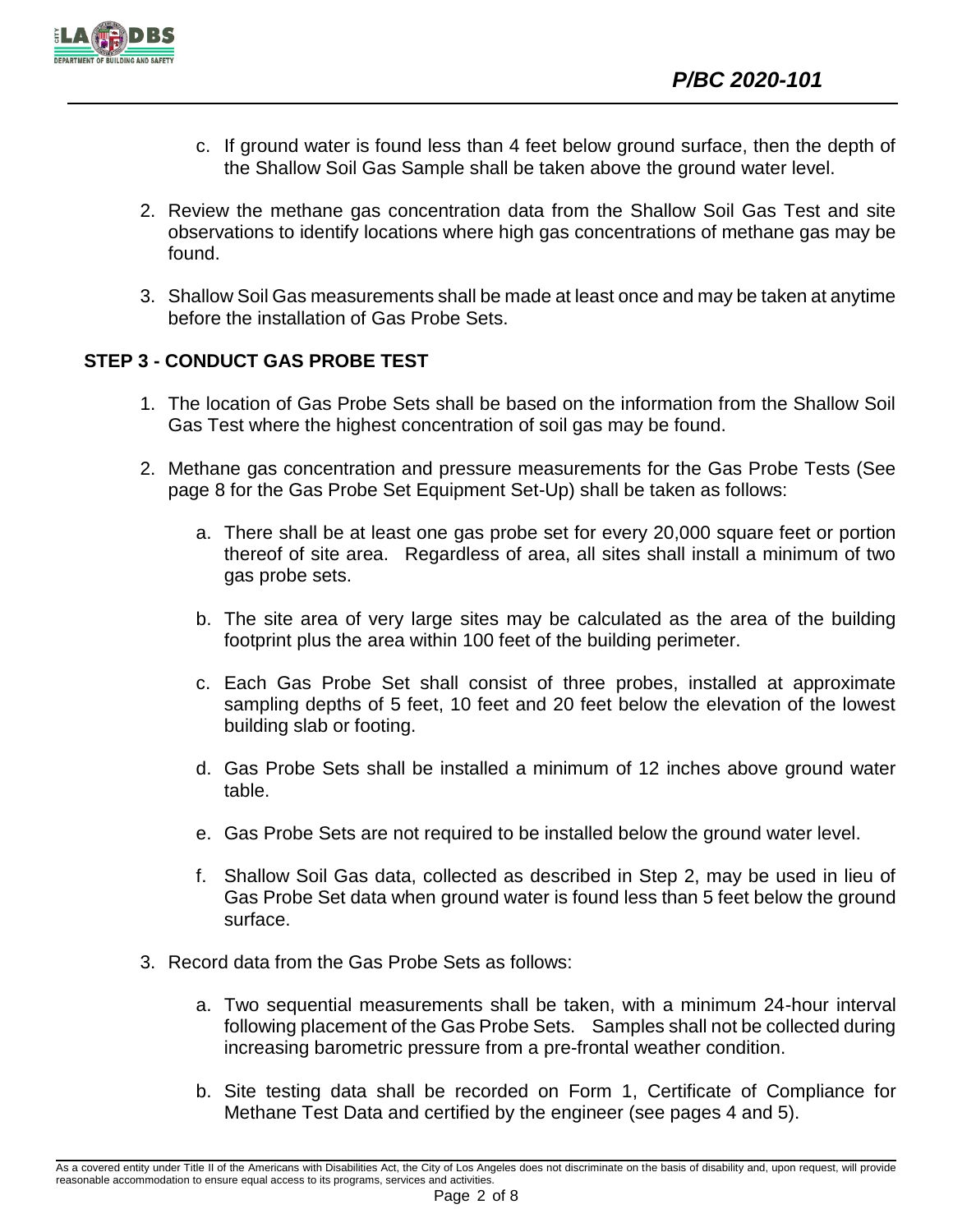

## **II. REPORTING SITE TESTING RESULTS**

The methane site testing data shall be organized as described below:

- 1. The Certificate of Compliance for Methane Test Data, Form 1, shall be completed, stamped and signed by an engineer, geologist or architect. This form shall be attached to the methane mitigation construction plans.
- 2. Site Testing Plan showing:
	- a. Locations of Shallow Soil Gas Samples and Gas Probe Sets.
	- b. Locations and dimensions of the proposed and existing building footprints.

## **III. CERTIFICATE OF COMPLIANCE AND GAS COLLECTION EQUIPMENT**

Form 1- Certificate of Compliance for Methane Test Data Table I - Gas Collection Equipment Shallow Sample Equipment Set-Up Gas Probe Set Equipment Set-Up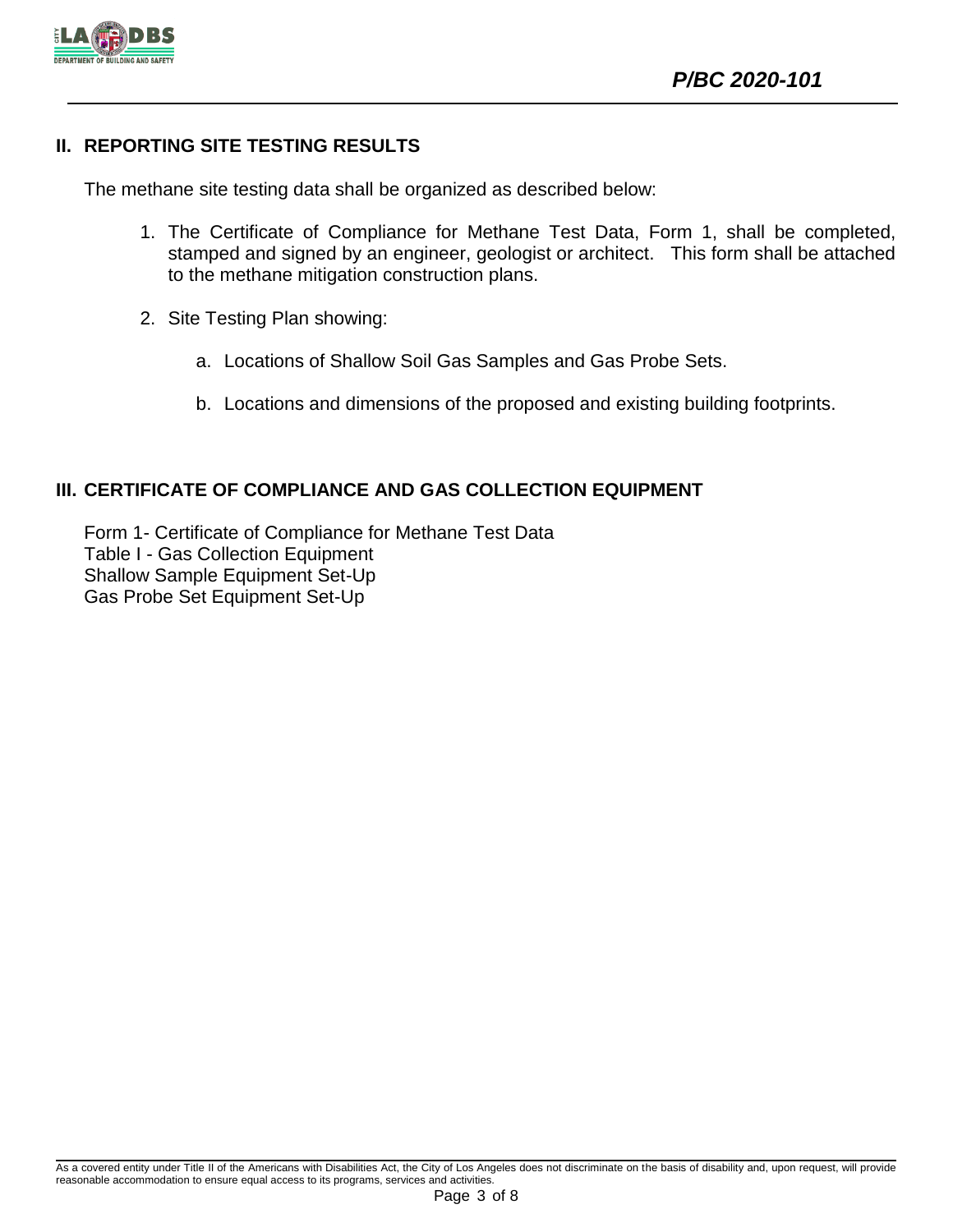

## **FORM 1 - CERTIFICATE OF COMPLIANCE FOR METHANE TEST DATA**

#### **Part 1: Certification Sheet** Site Address:

| 0110 / 1001 000.<br>Legal Description: Tract: | Block:<br>Lot:                                |
|-----------------------------------------------|-----------------------------------------------|
| Building Use: _                               | Architect=s, Engineer=s or Geologist=s Stamp: |
| Name of Architect, Engineer, or Geologist:    |                                               |
| Mailing Address:                              |                                               |
| Telephone:                                    |                                               |
| Name of Testing Laboratory:                   |                                               |
| City Test Lab License #:____<br>Telephone:    |                                               |

I hereby certify that I have tested the above site for the purpose of methane mitigation and that all procedures were conducted by a City of Los Angeles licensed testing agency in conformity with the requirements of the LADBS Information Bulletin P/BC 2020-101. Where the inspection and testing of all or part of the work above is delegated, full responsibility shall be assumed by the architect, engineer or geologist whose signature is affixed thereon.

Signed: \_\_\_\_\_\_\_\_\_\_\_\_\_\_\_\_\_\_\_\_\_\_\_\_\_ date \_\_\_\_\_\_\_\_\_\_\_

Required Data:

- Project is in the (Methane Zone) or (Methane Buffer Zone).
- Depth of ground water observed during testing: each other below the Impervious Membrane.
- Depth of Historical High Ground Water Table Elevation**\***: \_\_\_\_\_\_ feet below the Impervious Membrane.
- Design Methane Concentration\*\*: \_\_\_\_\_\_\_\_\_\_\_\_\_\_ parts per million in volume (ppmv).
- Design Methane Pressure\*\*\*: \_\_\_\_\_\_\_\_\_\_\_\_\_\_\_\_\_\_ inches of water column.

Site Design Level: (Level I, Level II, Level III, Level IV, Level V) with \_\_\_\_\_ inches of water column. De-watering:

- De-watering ( is ) ( is not ) required per Section 7104.3.7.
- Pump discharge rate \_\_\_\_\_\_\_\_\_\_\_ cubic feet per minute per reference geology or soil report: \_\_\_\_\_\_\_\_\_\_\_\_\_\_\_\_\_\_\_\_\_\_ dated \_\_\_\_\_\_\_\_\_\_\_\_\_\_\_\_\_\_.

Additional Investigation:

Additional investigation ( was ) ( was not ) conducted.

Latest Grading on Site:

- Date of last grading on site ( was ) (was not) more than 30 days before Site Testing.
- See Attached explanation of the effect on soil gas survey results by grading operations.

Notes:

\* Historical High Ground Water Table Elevation shall mean the highest recorded elevation of ground water table based on historical records and field investigations as determined by the engineer for the methane mitigation system.

\*\* Design Methane Concentration shall mean the highest recorded measured methane concentration from either Shallow Soil Gas Test or any Gas Probe Set on the site.

\*\*\* Design Methane Pressure shall mean the highest total pressure measured from any Gas Probe Set on the site.

As a covered entity under Title II of the Americans with Disabilities Act, the City of Los Angeles does not discriminate on the basis of disability and, upon request, will provide reasonable accommodation to ensure equal access to its programs, services and activities.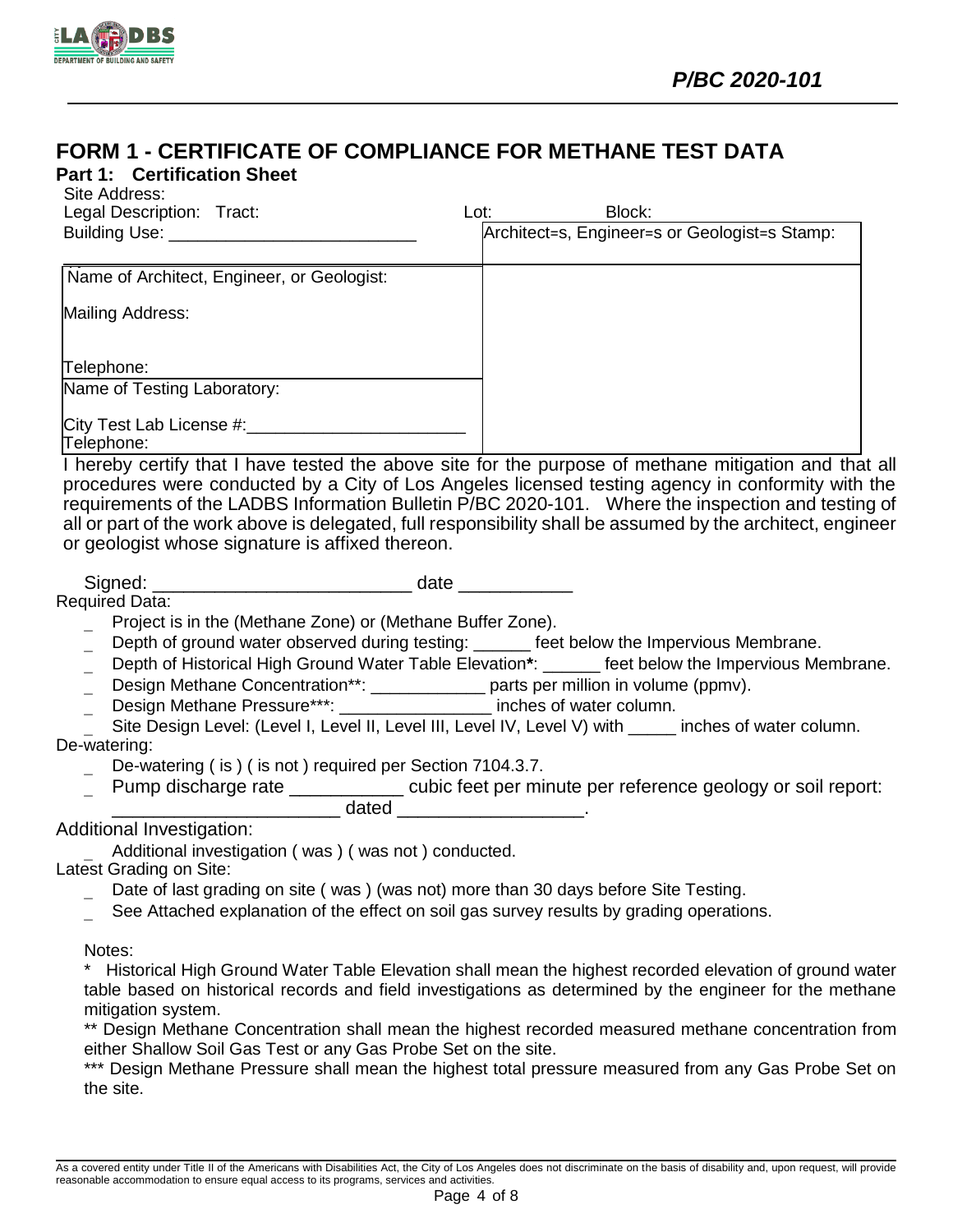

## **FORM 1 (CONTINUED) - CERTIFICATE OF COMPLIANCE FOR METHANE TEST DATA**

## **Part 2: Test Data** - Shallow Soil Gas Test and Gas Probe Test

Site Address:

Description of Gas Analysis Instrument(s):

Instrument Name and Model: \_\_\_\_\_\_\_\_\_\_\_\_\_\_\_\_\_\_\_\_\_\_\_\_\_\_\_\_\_\_\_ Instrument Accuracy:  $\pm$  \_\_\_\_\_\_\_\_\_\_\_\_\_ ppmv.

City of Los Angeles Testing License #:

| Date | Time | <u>eny or Ecommy die noondeling Electric in Fig.</u><br>Probe Set # | Concentration<br>(ppmv) | Pressure (inches<br>water column) | Probe Depth<br>(feet) | Description / Probe Location |
|------|------|---------------------------------------------------------------------|-------------------------|-----------------------------------|-----------------------|------------------------------|
|      |      |                                                                     |                         |                                   |                       |                              |
|      |      |                                                                     |                         |                                   |                       |                              |
|      |      |                                                                     |                         |                                   |                       |                              |
|      |      |                                                                     |                         |                                   |                       |                              |
|      |      |                                                                     |                         |                                   |                       |                              |
|      |      |                                                                     |                         |                                   |                       |                              |
|      |      |                                                                     |                         |                                   |                       |                              |
|      |      |                                                                     |                         |                                   |                       |                              |
|      |      |                                                                     |                         |                                   |                       |                              |
|      |      |                                                                     |                         |                                   |                       |                              |
|      |      |                                                                     |                         |                                   |                       |                              |
|      |      |                                                                     |                         |                                   |                       |                              |
|      |      |                                                                     |                         |                                   |                       |                              |
|      |      |                                                                     |                         |                                   |                       |                              |
|      |      |                                                                     |                         |                                   |                       |                              |
|      |      |                                                                     |                         |                                   |                       |                              |
|      |      |                                                                     |                         |                                   |                       |                              |
|      |      |                                                                     |                         |                                   |                       |                              |
|      |      |                                                                     |                         |                                   |                       |                              |
|      |      |                                                                     |                         |                                   |                       |                              |
|      |      |                                                                     |                         |                                   |                       |                              |
|      |      |                                                                     |                         |                                   |                       |                              |
|      |      |                                                                     |                         |                                   |                       |                              |
|      |      |                                                                     |                         |                                   |                       |                              |

As a covered entity under Title II of the Americans with Disabilities Act, the City of Los Angeles does not discriminate on the basis of disability and, upon request, will provide reasonable accommodation to ensure equal access to its programs, services and activities.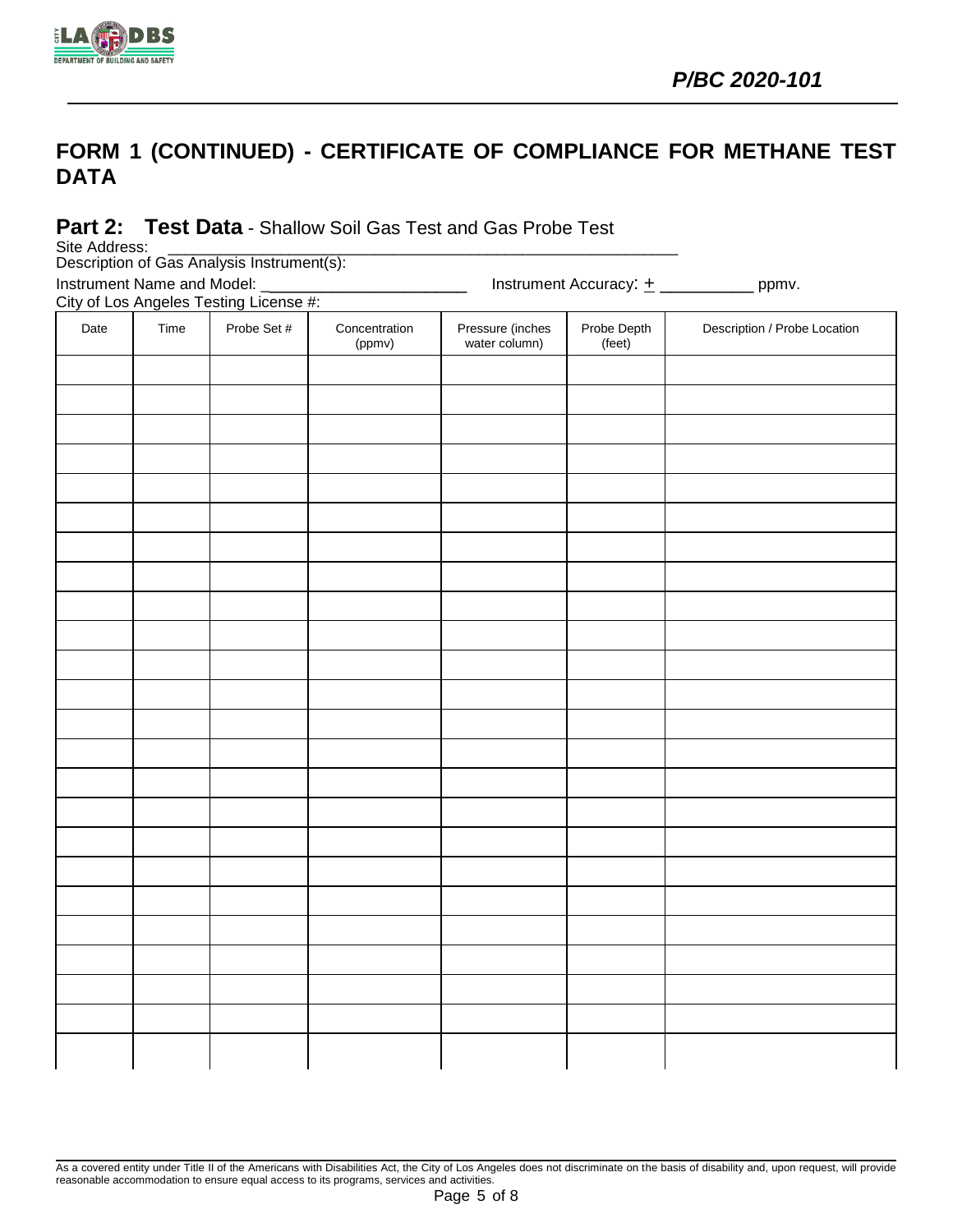

## **TABLE 1 - DATA COLLECTION EQUIPMENT**

| <b>Parameter</b>              | <b>Equipment or</b><br><b>Procedure</b>       | <b>Detection</b><br>Limit  |
|-------------------------------|-----------------------------------------------|----------------------------|
| <b>Barometric</b><br>Pressure | <b>Barometer</b><br>or<br>GA-90               | $0.1"$ of Hg               |
| <b>Gas Probe Pressure</b>     | <b>Pressure Gauge</b>                         | $0.1"$ of H <sub>2</sub> O |
| <b>Methane Concentration</b>  | Landtec GA-90 (Field)<br>or<br>EPA 8015 (Lab) | 0.1%<br>or<br>1,000 ppm    |
| Combustible Gas Concentration | LTX-310 (Field)<br>or<br>EPA 8015 (Lab)       | 0.1%<br>or<br>1,000 ppm    |

Notes for Table 1:

1. Gas Probe Sets shall be capable of collecting data for both soil gas pressure and methane concentration.

2. Instruments and test procedures used to determine gas pressure and concentrations shall be in accordance with the test equipment manufacturer=s instructions and the listed Detection Limits.

3. Portable Gas Sampling Instruments shall consist of infrared gas analyzer or other combustible gas analyzers. Photo Ionization Detectors (PIDs) shall not be used to measure methane concentrations. Flame Ionization Detectors (FID=s) may be used as the primary detector for gas probe monitoring. All portable gas sampling instruments shall be calibrated daily using a laboratory certified methane calibration gas.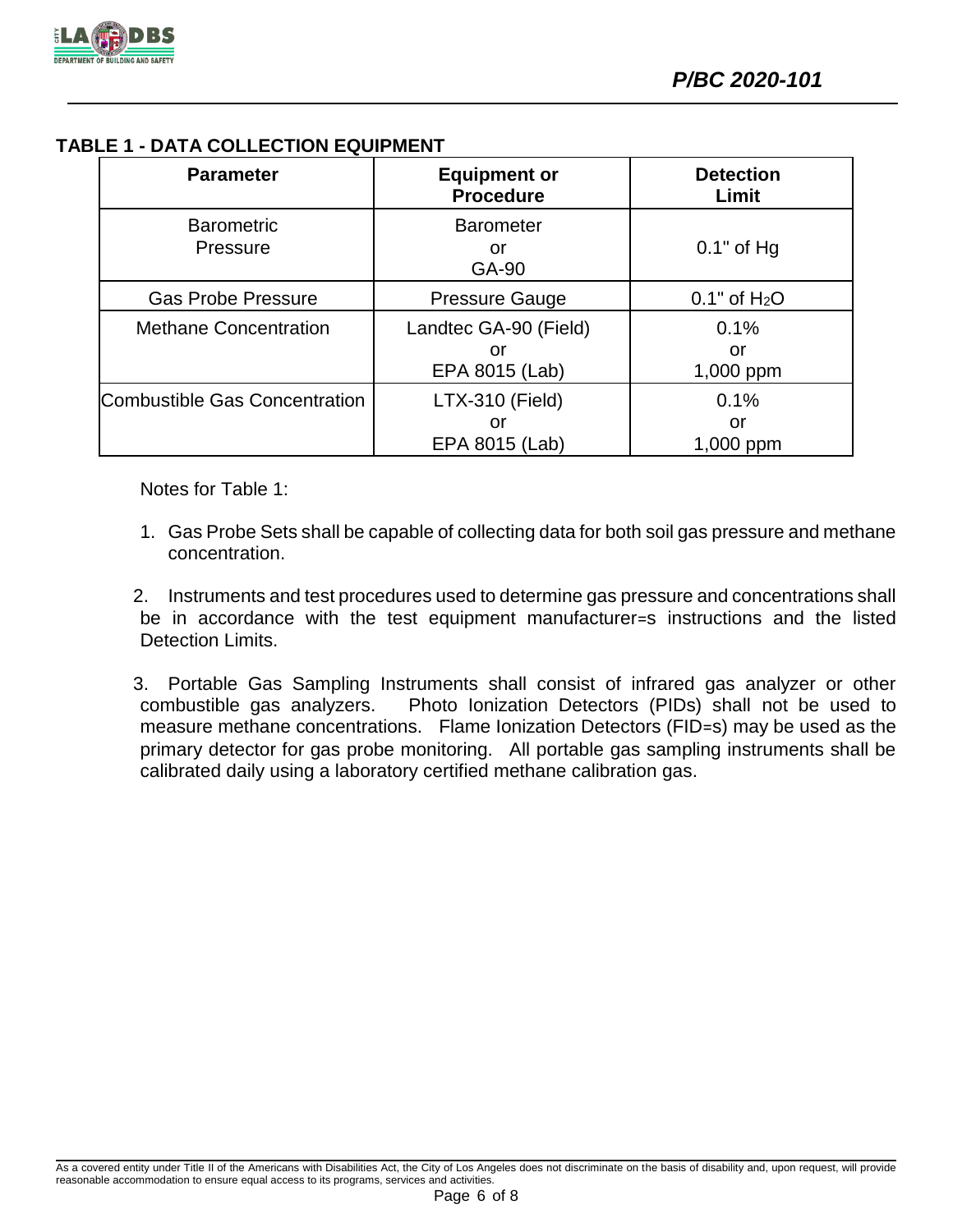







\*Note: Measurement from Shallow Soil Gas Test shall be taken above ground water level.

As a covered entity under Title II of the Americans with Disabilities Act, the City of Los Angeles does not discriminate on the basis of disability and, upon request, will provide reasonable accommodation to ensure equal access to its programs, services and activities.